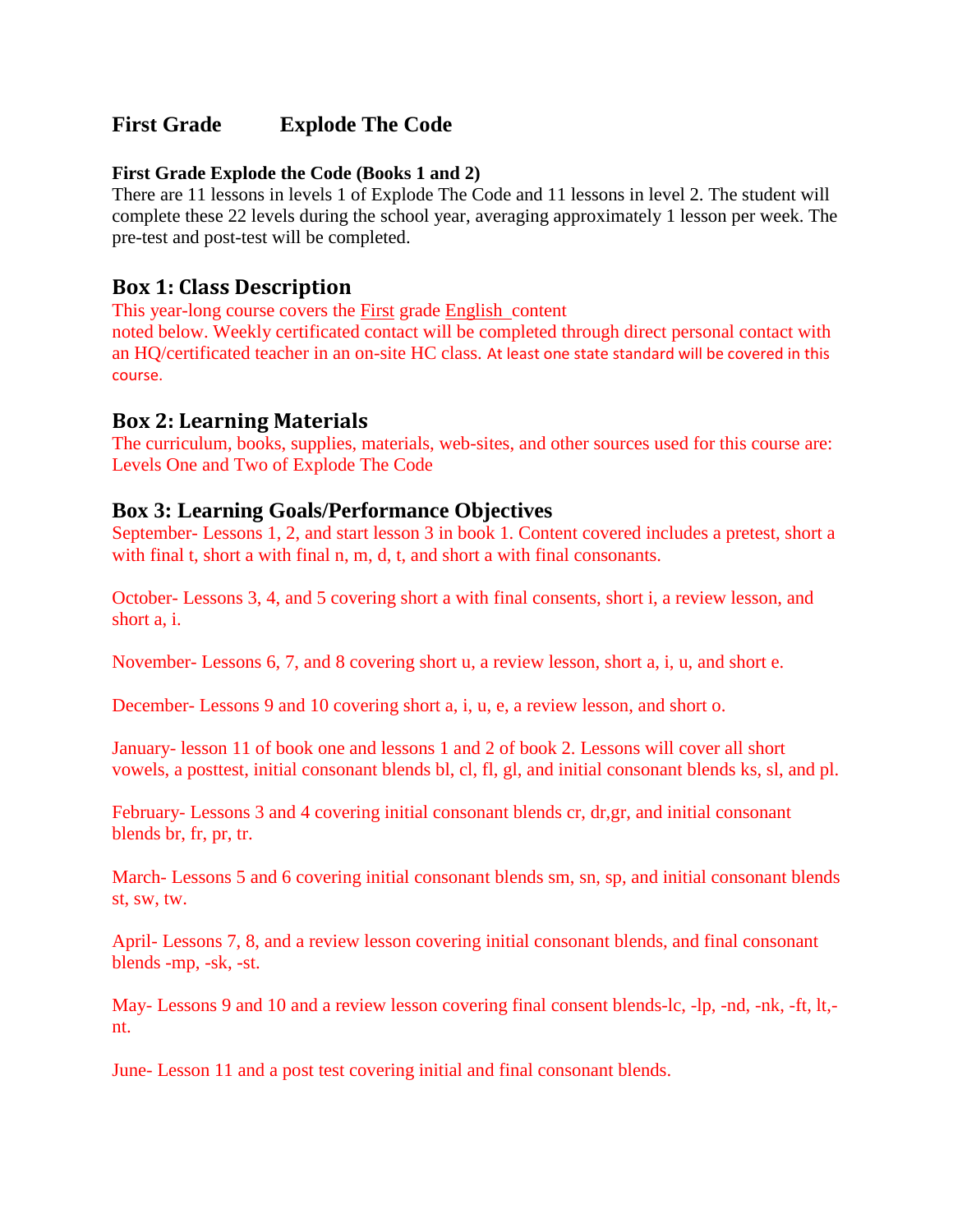# **Box 4: Learning Activities**

The first four days of the week the student will complete a phonics lesson from the phonics curriculum mentioned above. The lesson will be taught to them, samples will be worked on the whiteboard or pencil  $\&$  paper to make sure the student comprehends, and the student will then independently work through a daily assignment to make sure they understand and show the ability to complete the learning of the day. Any errors will be corrected. The fifth day of each week the student will learn to read by reading and being read to. This will include books from the list of books in the Learning Materials section above.

# **Box 5: Progress Criteria, Methods of Evaluation**

Tell how you will decide if the student is mastering the learning goals you listed in the learning goals section above. Please copy the sentences in red. Delete any evaluation activities your child does not do.

Student monthly progress evaluation is made on the basis of weekly certificated contact, work samples, communications with students, communications with parents, and performance in onsite classes. It is electronically communicated to parents via WINGS. It is our goal that the student will accomplish approximately 10% of the goals of this course each month, September through June. The level of mastery expected is 70% or higher to progress. Methods of evaluation will include but are not limited to those below, under the direction of an HQ teacher:

- \* observation and/or correction of daily and/or weekly work and progress
- \* daily or weekly discussion of assignments, readings, writings
- \* correction of work done incorrectly
- \* portfolio kept of student work, at least weekly

\*standardized testing (iReady, state assessments, Iowa Tests, etc.)

**(Make additions or deletions as you see fit, to asterisks.)**

#### **Box 6: Weekly Hours Please estimate the number of hours your student will work on this course each week.**

*Beyond the Code Book 1* aligns with *Explode the Code Book 1* and addresses the following skills through three stories (*Zack the Dog*, *Six Kids Jog*, and *Help! 911*): Grade 1-2

- Spelling patterns
- Sight words
- Vocabulary development
- Sequencing
- Categorizing